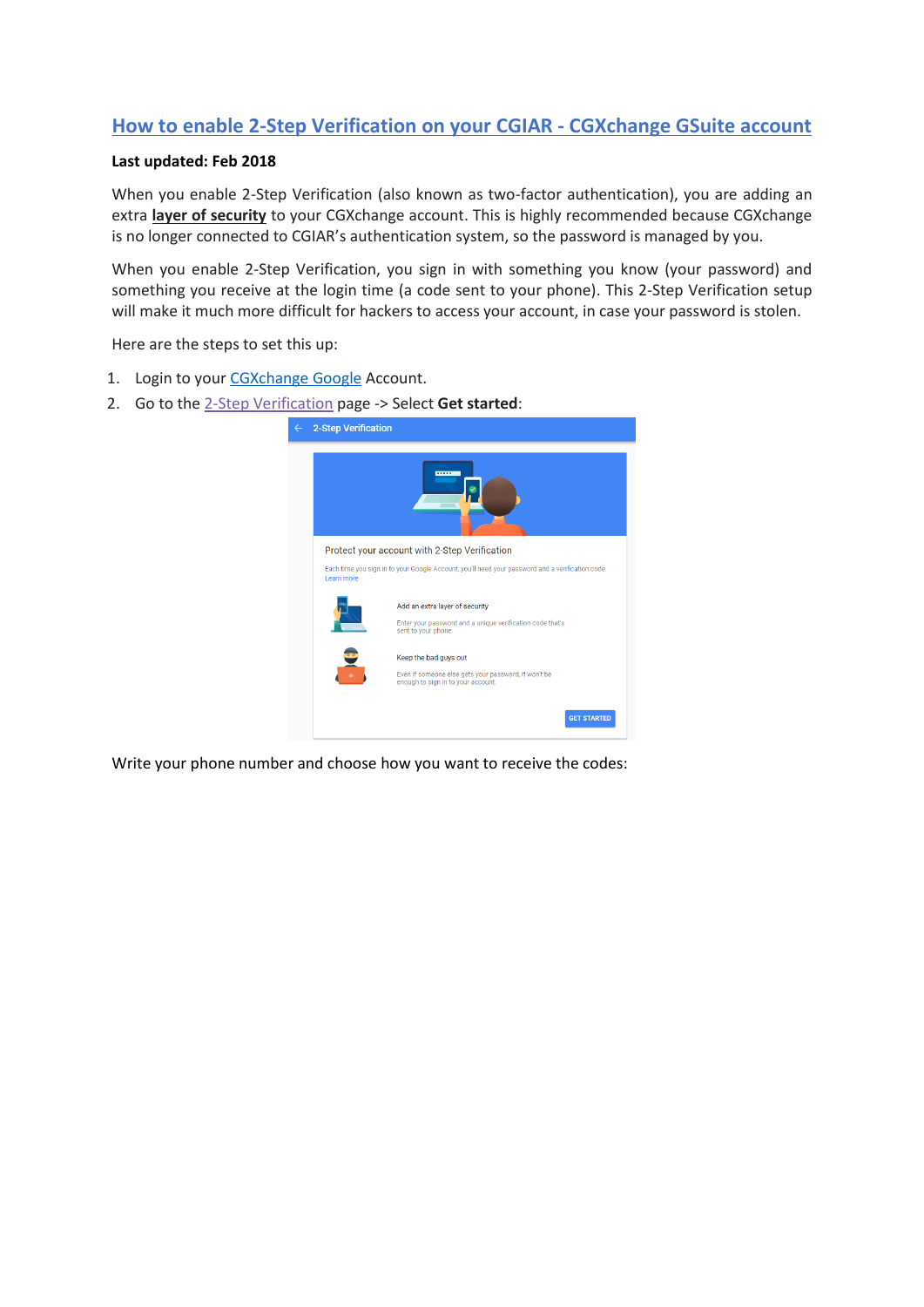| <b>2-Step Verification</b>                                                                                                      |
|---------------------------------------------------------------------------------------------------------------------------------|
|                                                                                                                                 |
| Let's set up your phone                                                                                                         |
| What phone number do you want to use?                                                                                           |
| $\blacksquare$ +39 327 572                                                                                                      |
| Google will only use this number for account security.<br>Don't use a Google Voice number.<br>Message and data rates may apply. |
| How do you want to get codes?                                                                                                   |
| Text message<br>Phone call                                                                                                      |

Google will send you an initial code or call your phone number. Write the code received via SMS if that option was selected:

| Confirm that it works |                                                                           |  |
|-----------------------|---------------------------------------------------------------------------|--|
|                       | Google just sent a text message with a verification code to 327 572 6950. |  |
| Enter the code        |                                                                           |  |
| 732672                |                                                                           |  |
| Didn't get it? Resend |                                                                           |  |
|                       |                                                                           |  |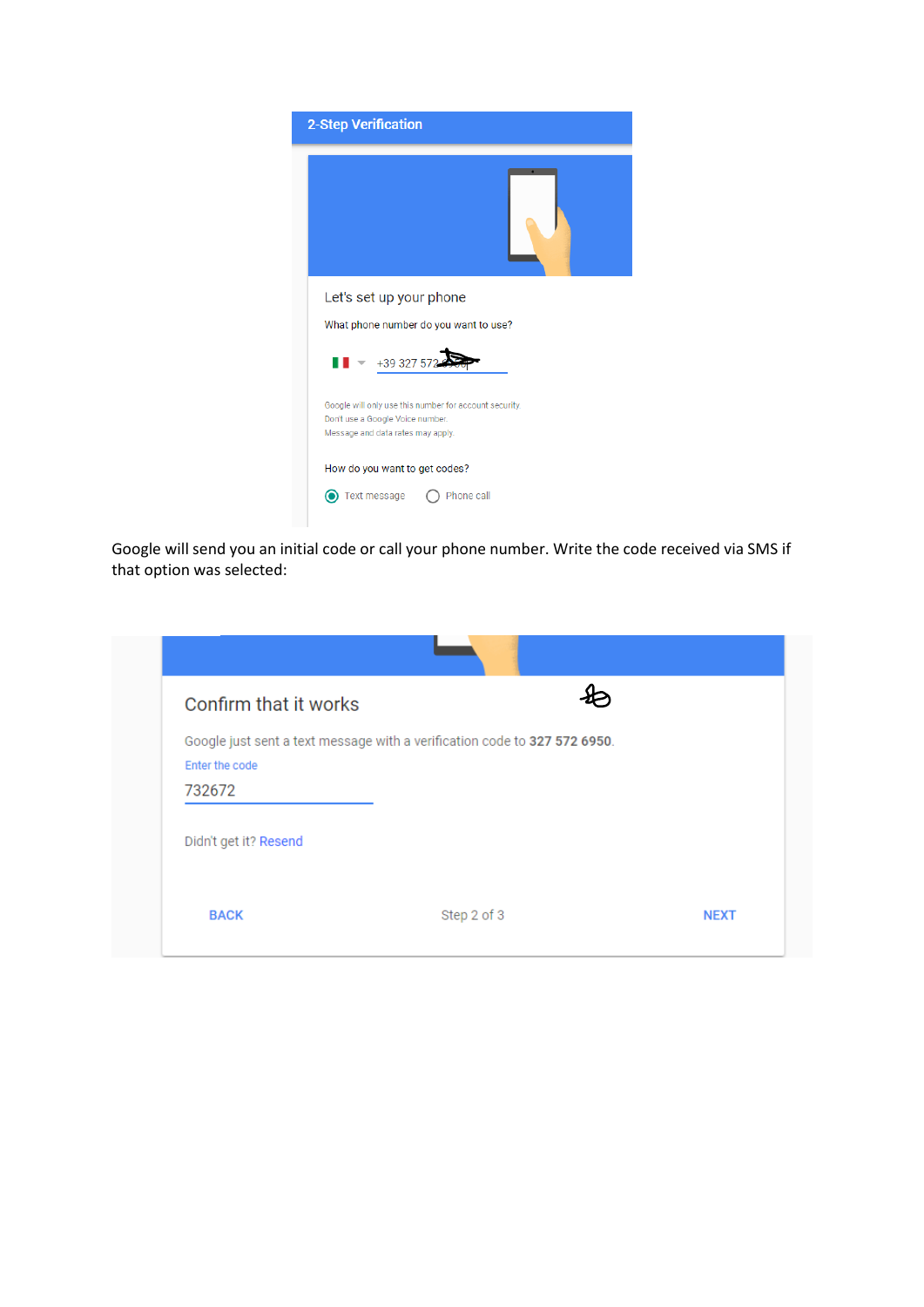## $\leftarrow$  2-Step Verification

| It worked! Turn on 2-Step Verification? | Now that you've seen how it works, do you want to turn on 2-Step Verification for your Google<br>Account t.jordan@cgxchange.org? |  |  |
|-----------------------------------------|----------------------------------------------------------------------------------------------------------------------------------|--|--|
|                                         |                                                                                                                                  |  |  |

| $\leftarrow$ | 2-Step Verification                                                                                          |                          |  |
|--------------|--------------------------------------------------------------------------------------------------------------|--------------------------|--|
|              | 2-Step Verification is ON since Feb 27, 2018                                                                 | <b>TURN OFF</b>          |  |
|              | Your second step<br>After entering your password, you'll be asked for a second verification step. Learn more |                          |  |
|              | Tired of typing verification codes?<br>Get a Google prompt on your phone and just tap Yes to sign in.        | <b>ADD GOOGLE PROMPT</b> |  |
|              | Voice or text message (Default) 2<br>327 572 573 Verified<br>Verification codes are sent by text message.    |                          |  |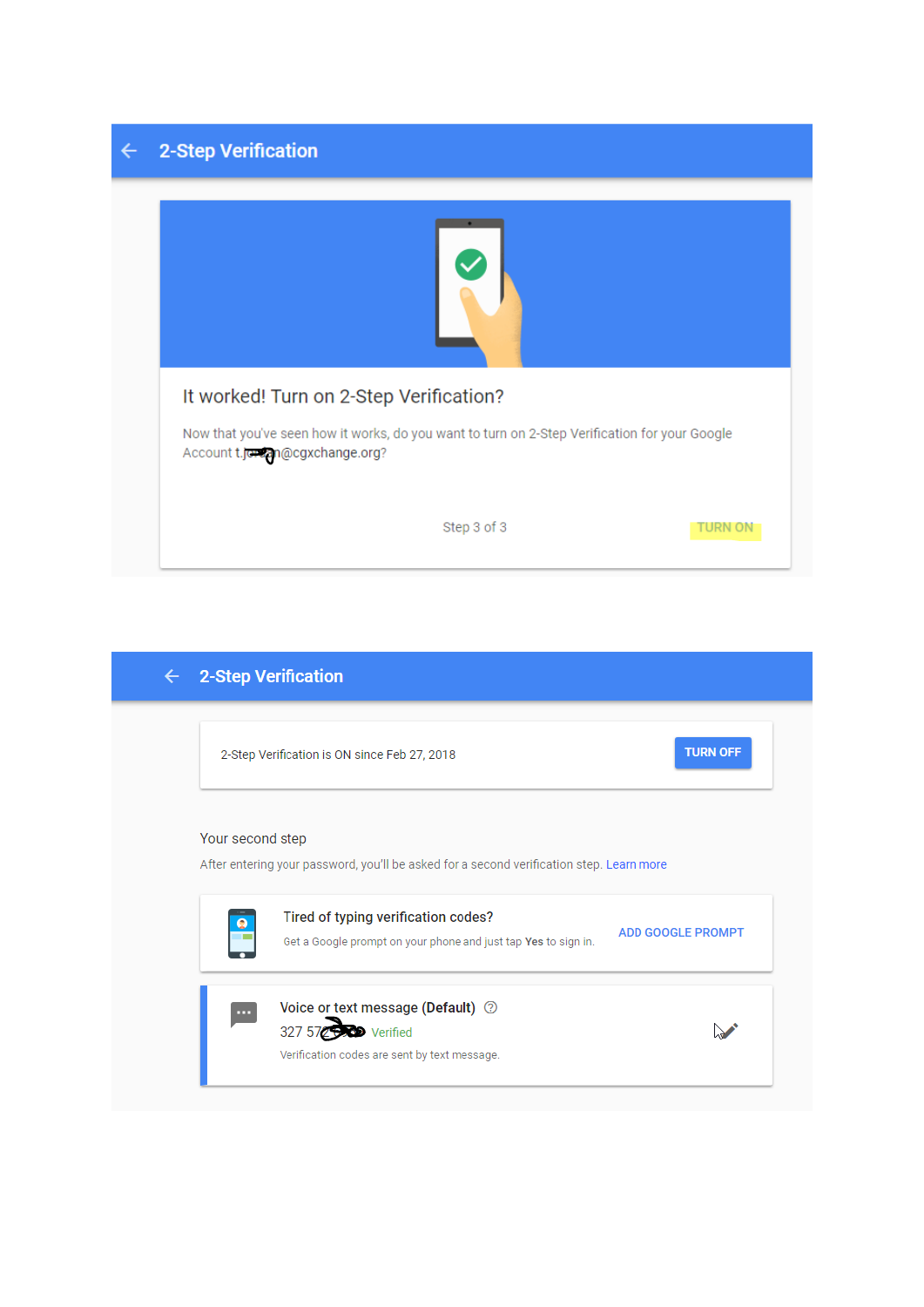

Setup Google Prompt:



Or Setup Authenticator – go to Google Play – search for Google Authenticator and install the tool. Then open it: